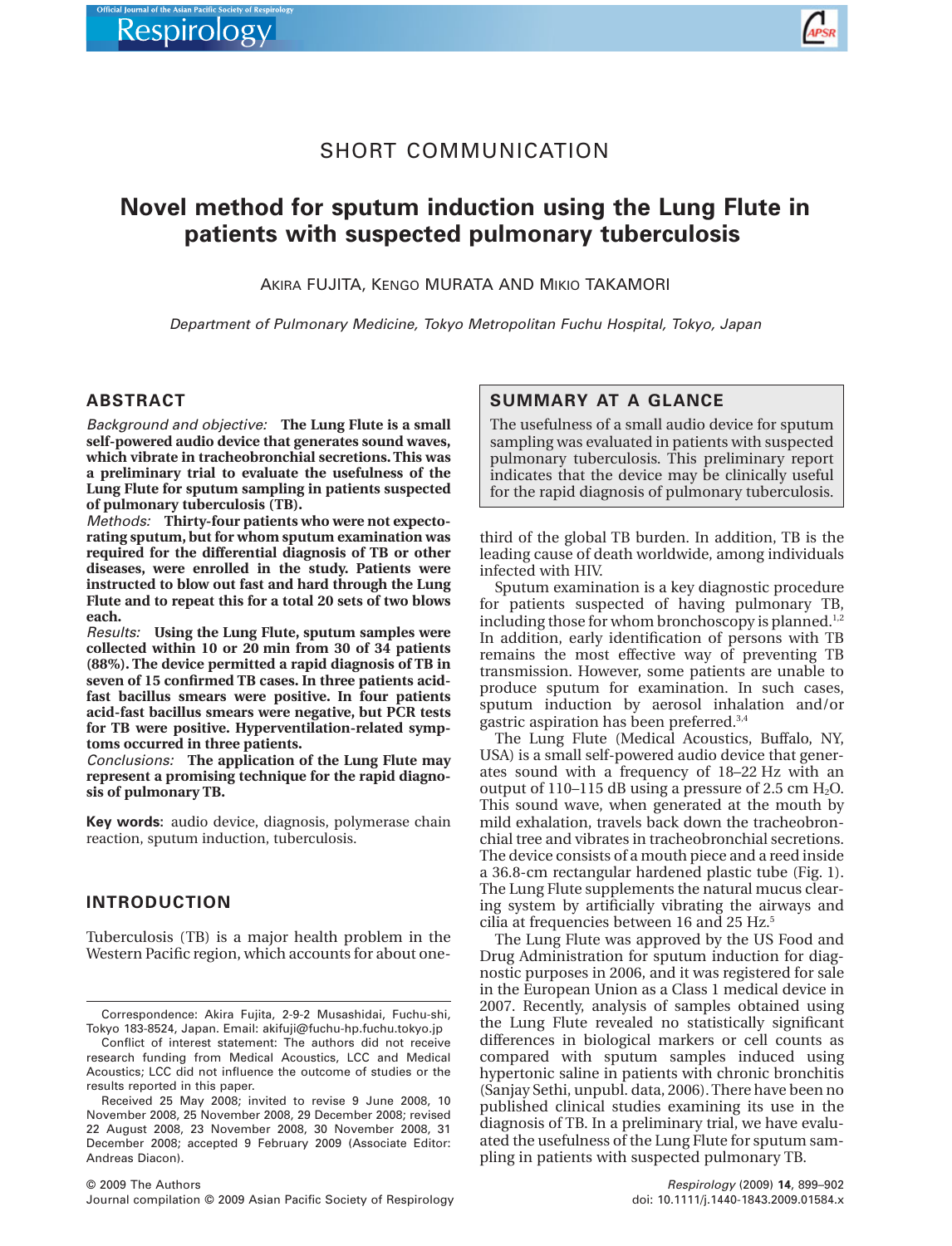

**Figure 1** The Lung Flute consists of a mouth piece and a reed inside a 36.8-cm plastic tube.

#### **METHODS**

Thirty-four patients, who were not expectorating sputum spontaneously, but for whom sputum examination was required in order to make the differential diagnosis between TB and other diseases such as nontuberculous mycobacterial (NTM) lung disease, were enrolled between December 2006 and August 2007. Patients were aged 18 years and over, and their CXR showed lesions such as scattered infiltrates and cavities, suggesting pulmonary TB. After initial screening based on symptoms and CXR at primary care clinics, patients suspected of having pulmonary TB were referred to the TB clinic at Tokyo Metropolitan Fuchu Hospital. Patients with hypoxaemia  $(SaO<sub>2</sub> < 90\%$  by pulse oximetry) and those with bronchial asthma were excluded.

Experimental use of the Lung Flute was approved by the ethics committee at Tokyo Metropolitan Fuchu Hospital, as the device has yet to be cleared for use in patients by the Japanese authority. Individual Lung Flutes were supplied for each patient by Medical Acoustics, Tokyo, Japan. Written informed consent was obtained from all patients.

Of the 34 patients, 10 were male and 24 female, their mean age was 51  $\pm$  19 (SD) years, and the numbers of never, former and active smokers were 23, 7 and 4, respectively. Radiologically, the disease was unilateral in 19 patients, and cavities were present in four patients.

On or close to the day of their first visit to the clinic, patients were instructed to blow out fast and hard through the Lung Flute and to repeat the manoeuvre for a total of 20 sets of two blows each. Printed instructions were handed to the patients, and they were directly supervised in the use of the device by physicians and nurses as follows:<sup>6</sup>

**1** Sit with back straight. Tilt head slightly downward so throat and windpipe are wide open.

**2** Inhale a little deeper than normal. Place lips completely around mouthpiece.

**3** Blow out through the Lung Flute like blowing out a candle. It makes a fluttering sound.

**4** Remove the mouthpiece from mouth and take a quick breath.

**5** Replace the mouthpiece and blow out again. Wait 5 s while taking a couple of breaths.

**6** Repeat for a total of 20 sets of two blows each.

- **7** Do not use diaphragm or abdominal muscles to try to force out more air.
- **8** Prepare a glass of water to drink after examination.
- **9** Cough up sputum into a sterile container.

For all patients, use of the Lung Flute and sputum induction were performed in a negative ventilation room, as a precautionary infection control measure. Patients remained in the room for up to 30 min, until they produced sputum. The microbiology laboratory complied with the guidelines for TB examination of the Japanese Society of Tuberculosis.7

Sputum specimens collected from patients were homogenized with a mucolytic agent (N-acetyl-Lcysteine) and decontaminant (1–2% sodium hydroxide solution) to render bacteria nonviable. Smears were prepared directly from the clinical specimens and were reconfirmed using concentrated preparations. Acid-fast bacillus (AFB) in stained smears was examined microscopically by the fluorochrome procedure. PCR nucleic acid amplification was performed on specimens using the AMPLICOR MTB assay (Roche, Basel, Switzerland), regardless of the AFB smear results. All specimens were cultured for mycobacteria using the mycobacterial growth indicator tube (MGIT) system (Becton Dickinson, Franklin Lakes, NJ, USA). The presence of *Mycobacterium tuberculosis* was confirmed by immunochromatography using anti-MPB64 monoclonal antibodies (Capilia TB assay; Becton Dickinson, Tokyo, Japan). Other species of mycobacteria were identified by the nucleic acid amplification test for *Mycobacterium avium* complex or the DNA-DNA hybridization technique (Kyokuto Pharmaceutical Industrial Co. Ltd., Tokyo, Japan).

The exact volume of sputum induced was recorded for 17 of 34 patients. Thirty patients completed a voluntary self-complete questionnaire after using the Lung Flute. The following questions were asked: (i) Is it easy to use the Lung Flute? (ii) Is it easy to understand the instructions on how to use the Lung Flute? (iii) Did you have a cough after using the Lung Flute? (iv) Did you produce sputum after using the Lung Flute? (v) Did you have increased phlegm after using the Lung Flute? and (vi) Any comments?

## **RESULTS**

Using the Lung Flute, sputum samples were collected from 30 of 34 patients (88%), who did not produce sputum spontaneously. The procedure was successful in nine of 10 male patients (90%) and 21 of 24 female patients (88%). With regard to smoking status, it was successful in 11 current smokers and ex-smokers (100%) compared with 19 of 23 non-smokers (83%).

Patients expectorated sputum within 10 or 20 min after using the device. The volume of sputum induced after using the Lung Flute ranged from 1 to 5 mL, although data were recorded for only 17 patients. Nine patients expectorated 1 mL or less of sputum (Table 1).

The final diagnosis was confirmed as pulmonary TB in 15 patients (bacteriological diagnosis regardless of specimens in 12, clinical diagnosis in 3), NTM lung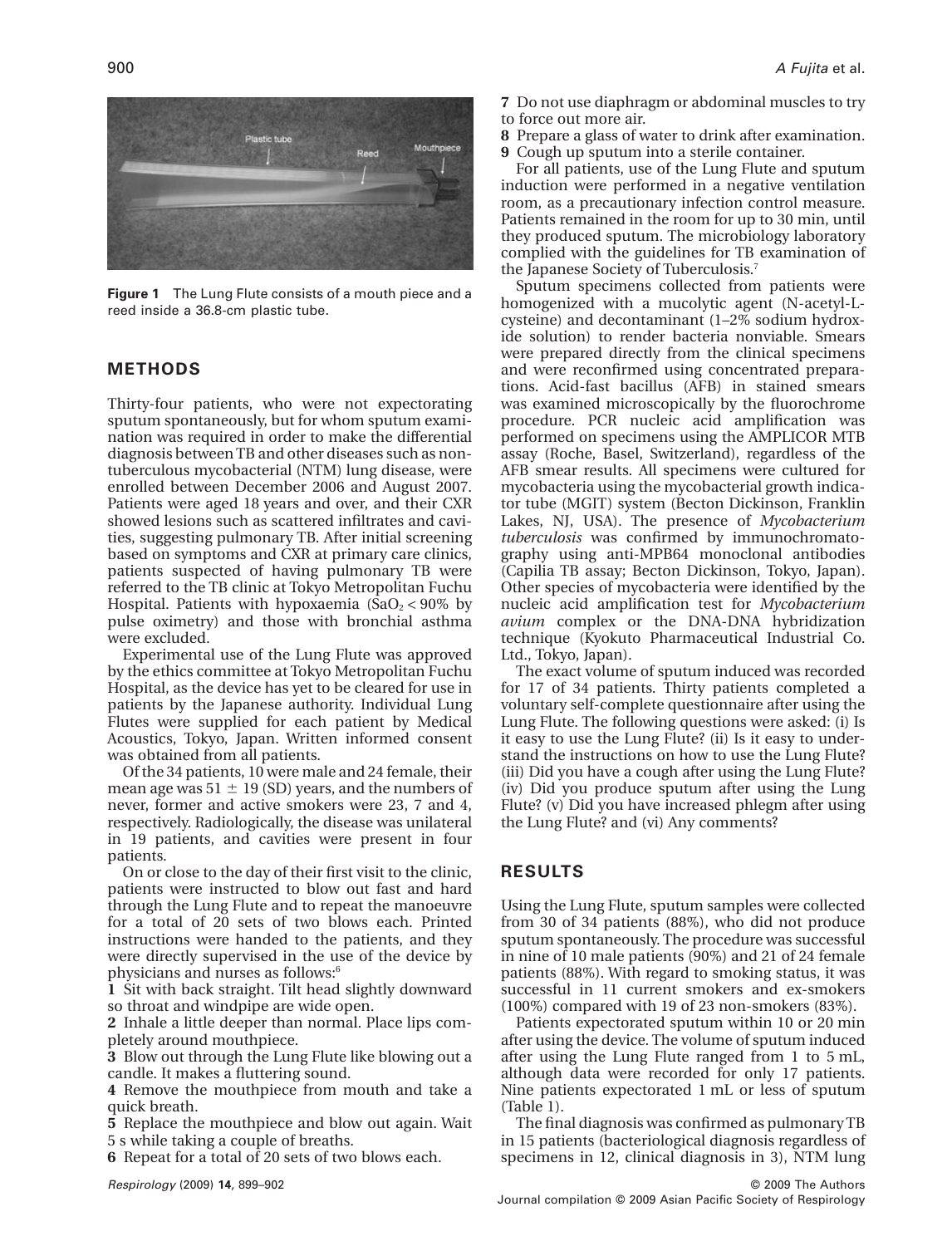**Table 1** Number of patients by volume of sputum obtained with the Lung Flute

| Volume of<br>sputum (mL) | Number of<br>patients (%) |
|--------------------------|---------------------------|
| $\leq$ 1                 | 4(24)                     |
| 1                        | 5(29)                     |
| $\overline{2}$           | 3(18)                     |
| 4                        | 4(24)                     |
| >5                       | 1(6)                      |

Sputum volume was only recorded for 17 patients.

**Table 2** Diagnostic yield when the Lung Flute was used in patients with tuberculosis (*n* = 15)

| Yield                                        | Number of<br>patients (%) |
|----------------------------------------------|---------------------------|
| Rapid TB diagnostic yield                    | 7(47)                     |
| AFB smear-positive/PCR-positive <sup>+</sup> | 3(20)                     |
| AFB smear-negative/PCR-positive <sup>†</sup> | 4(27)                     |
| AFB smear-negative/PCR-negative              | 5(33)                     |
| Culture-positive                             | 1(7)                      |
| Culture-negative <sup>#</sup>                | 4(27)                     |
| Did not expectorate <sup>#</sup>             | 3(20)                     |

† Culture-positive and Capilia TB assay-positive.

‡ See text for explanation of further examinations for the diagnosis of TB.

AFB, acid-fast bacillus; TB, tuberculosis.

disease in 9 (*M. avium* 3, *Mycobacterium gordonae* 1, *Mycobacterium xenopi* 1, *Mycobacterium fortiutum* 1, possible NTM 3) and other diseases in 10. A case that did not satisfy the American Thoracic Society (ATS)/ Infectious Diseases Society of America (IDSA) microbiological criteria for NTM lung disease but met the clinical criteria was defined as a 'possible NTM case'.8

For three patients the AFB smear was positive and TB-PCR was also positive, while for four patients the AFB smear was negative but TB-PCR was positive (Table 2). 'Rapid TB diagnosis' was defined as AFB smear-positive and/or TB-PCR-positive in sputum on the day or a few days after the first visit, without awaiting the culture results. By this definition the Lung Flute yielded rapid TB diagnoses in seven of 15 TB patients (47%). In these patients, TB treatment was started immediately, without further examinations such as gastric juice sampling or fibreoptic bronchoscopy (FB). Within 6 weeks, the diagnosis was confirmed bacteriologically by positive culture results and a positive Capilia TB assay.

Of the five patients for whom a rapid diagnosis was not made (AFB smear-negative and TB-PCRnegative), one was AFB culture-positive and Capilia TB-positive in induced sputum, one was AFB culturepositive on follow-up sputum examination, and two were diagnosed from FB specimens. The remaining patient was diagnosed clinically after improvement with TB treatment, although the FB specimens were negative.

There were three patients who did not produce sputum but who were diagnosed with TB. One was AFB smear-positive on the day after sputum induction, one was QuantiFERON-TB 2G-positive but FB-negative, and one showed a clinical response to treatment.

Eight of the nine patients with NTM lung disease expectorated sputum with the Lung Flute. Only one patient was AFB smear-positive and *M. avium* PCRpositive, three were AFB culture-positive, and four were culture-negative in sputum induced with the Lung Flute.

The Lung Flute was user-friendly for 22 (73%) patients as assessed by the voluntary questionnaire completed by 30 of 34 patients. Eighteen (60%) patients answered that it was easy to understand the instructions. Cough after use of the Lung Flute was reported by 10 patients (33%), expectoration immediately after use by 8 (27%), and increased sputum by 4 (13%).

Adverse events associated with use of the Lung Flute included mild sore throat after blowing into the device in four patients (12%) and hyperventilationrelated symptoms in three patients (9%), including dizziness in two (6%), headache in one (3%) and discomfort when breathing in one (3%). These symptoms did not necessitate medical treatment and improved rapidly.

# **DISCUSSION**

Use of the Lung Flute enabled rapid diagnosis of TB in 47% of confirmed TB patients, who had produced no sputum prior to using the device. The device was user-friendly as assessed by a questionnaire completed by the patients.

No major adverse effects were observed when using the Lung Flute. Some patients complained of dizziness and discomfort, and were advised to take three or more slow breaths between the two sets of blows. Complaints of a sore throat may have been due to mucus collecting in the throat, and this could be reduced by drinking water after sputum induction.

Acid-fast bacillus smears were positive in some patients who produced 1 mL or less of sputum after using the Lung Flute. Warren *et al*. indicated that use of more than 5 mL of spontaneous sputum increased the sensitivity of AFB smears for *M. tuberculosis*. 9 However, the relationship between volume of induced sputum and sensitivity for diagnosis of TB has not been well studied. Brown *et al*. suggested that there was no association between sputum volume and positive culture results.10

To our knowledge, this is the first report of the clinical use of the Lung Flute in diagnosis of TB. The device may represent a new technology for sputum induction for the diagnosis of pulmonary TB. The Lung Flute for sputum induction was invented recently by Hawkins in the USA. Tracheal ciliary beating motion creates vibrations at 25 Hz that help to clear mucus.11 The Lung Flute artificially produces sound that resonates with the natural frequency and consequently makes mucus secretions thinner and